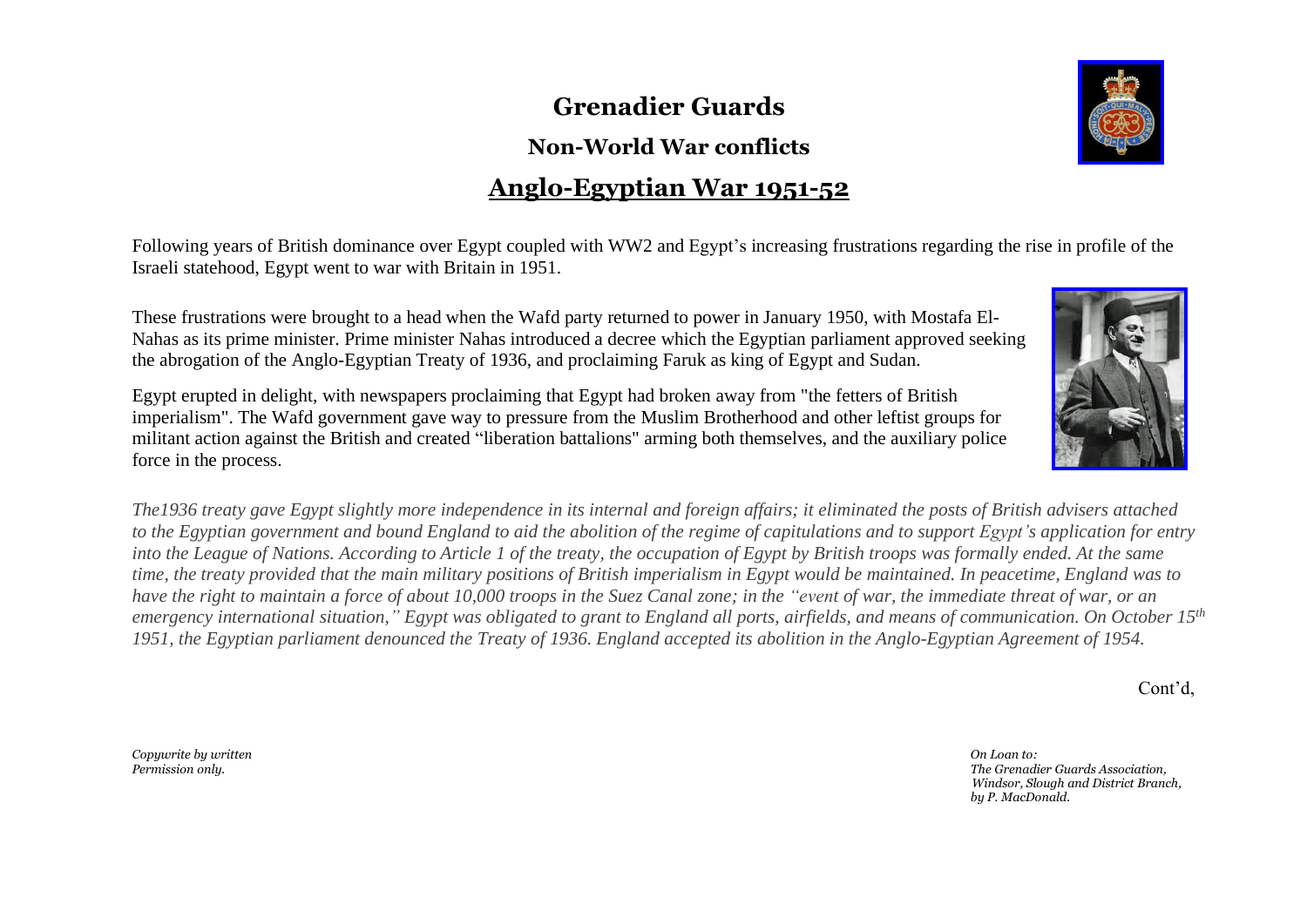Action was undertaken to stop food supplies reaching the Suez Canal Zone, and Egyptian workers were prevented from working at the base. The Muslim Brotherhood and militant students then implemented a guerrilla style war against the British, in the Suez Canal Zone.

In December of 1951the British army began work to construct and open a road to a water supply for the army, in the process they demolished approximately fifty Egyptian mud houses using bulldozer's with tanks in support.

On the 25<sup>th</sup> 1952 January the British attacked the Egyptian Police barracks at Ismailiya following refusal by its occupants to surrender to the British troops, approximately 50 Egyptians were killed, with almost 100 injured and provoked intense Egyptian anger. The incident led directly to what's referred to as "Black Saturday," on January 26<sup>th</sup> 1952. The day began with mutiny by police in Cairo protesting against the death of their colleagues in Ismailiya, at the same time groups of people in Cairo went on a rampage against British property and other symbols of Western presence.

By the end of the that day over 700 properties valued at 50 million pounds (£1,4 Billion in 2020 terms) had been burned, damaged or destroyed, 30 people were killed with hundreds injured.

The British believed there was official connivance in the rioting following a report by the Egyptian government, and the Wafdist interior minister Fuad Siraj ad Din was subsequently accused of negligence and dismissed.

It is difficult to be certain if Fuad Siraj ad Din was influential in the riots as his name appears little in Arabic, or western histories of modern Egypt. His name appears in odd passages and articles which indicate a strong minded and skilled political operator, who strongly supported Mustafa al-Nahhas**.**

King Farouk dismissed Mustafa el-Nahhas's government and in the following months three different politicians; Ali Maher, Ahmed Naguib El-Hilali and Hussein Sirri were instructed to form governments. These "salvation ministries" failed in their attempts to put their political houses in order, and address the widespread corruption in the system.

It became clear that the Egyptian ruling class had become unable to rule and none of the radical nationalist groups were strong enough to take power, this power vacuum gave the Free Officers their opportunity. On the  $22<sup>nd</sup>$  of July they learned the king had obtained a list of dissenting officer names and was preparing to arrest them, and they began the coup that same night.



Cont'd,

*Copywrite by written On Loan to:*

*Permission only. The Grenadier Guards Association, Windsor, Slough and District Branch, by P. MacDonald.*